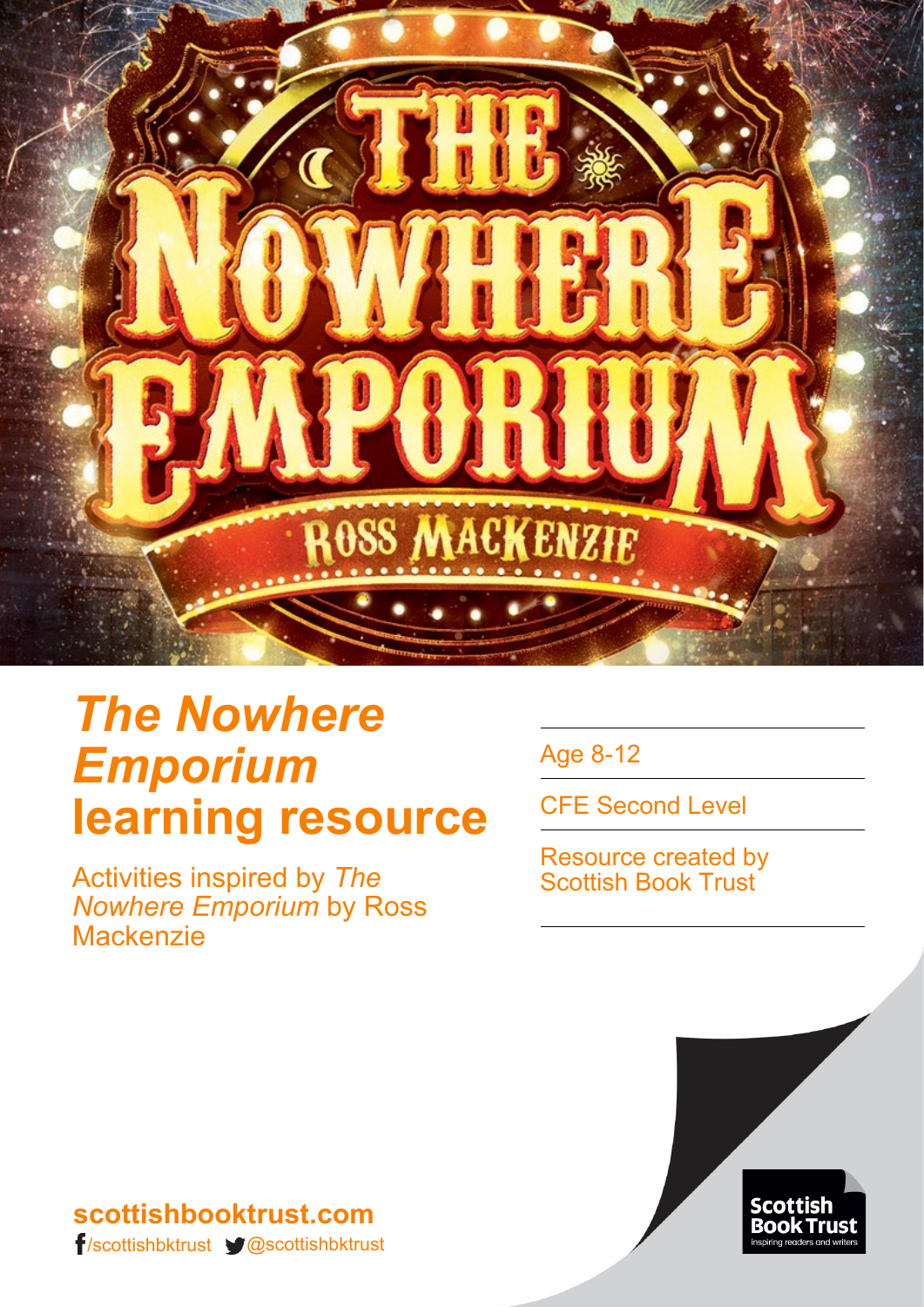## **How to use this resource**

This resource gives cross-curricular activity suggestions to accompany Ross MacKenzie's *The Nowhere Emporium*. These activities can be used independently, or built upon to create a class project.

## *The Nowhere Emporium* **by Ross MacKenzie**

#### **Create your own book of wonders**

#### EXA 2-02a, EXA 2-03a, ENG 2-27a

"When I have a new wonder, and I've thought it through carefully and decided that it is suitable, I begin to write it down. The pages are enchanted and entwined with the shop. When I have finished writing, a Wonder will appear somewhere in the corridors.''

- Have a day at the library. Research book jackets and identify the many styles of book covers; images, calligraphy, typography. Discuss what makes a book alluring or special. Have your pupils issue one book, ask them to read this and at a later time discuss with their peers whether they thought that the book jacket effectively reflected the story. They can upload your findings on [Padlet.](https://padlet.com/)
- Now, ask your pupils to decorate a note book of their own to make their own personal Book of Wonders. Using arts and crafts they can make it look mysterious and ancient like the magic book in the story or they can put a modern twist on it.
- Once your pupils have finished decorating their Book of Wonders ask them to imagine a room and write a description in their book. What style would it be? What characters would live there? What does this room mean to them?

#### **Bring the room to life**

#### TCH 2-12a, TCH 2-14a, EXA 2-02a, SCN 2-09a

When your pupils have finished their entry in their Book of Wonders, ask them to create their imagined room by using a shoe box, arts and crafts and recycled goods.

• Ask them to measure the dimensions of their room. What size will the furniture be? What size will the characters be? What tools will you need to measure these things?